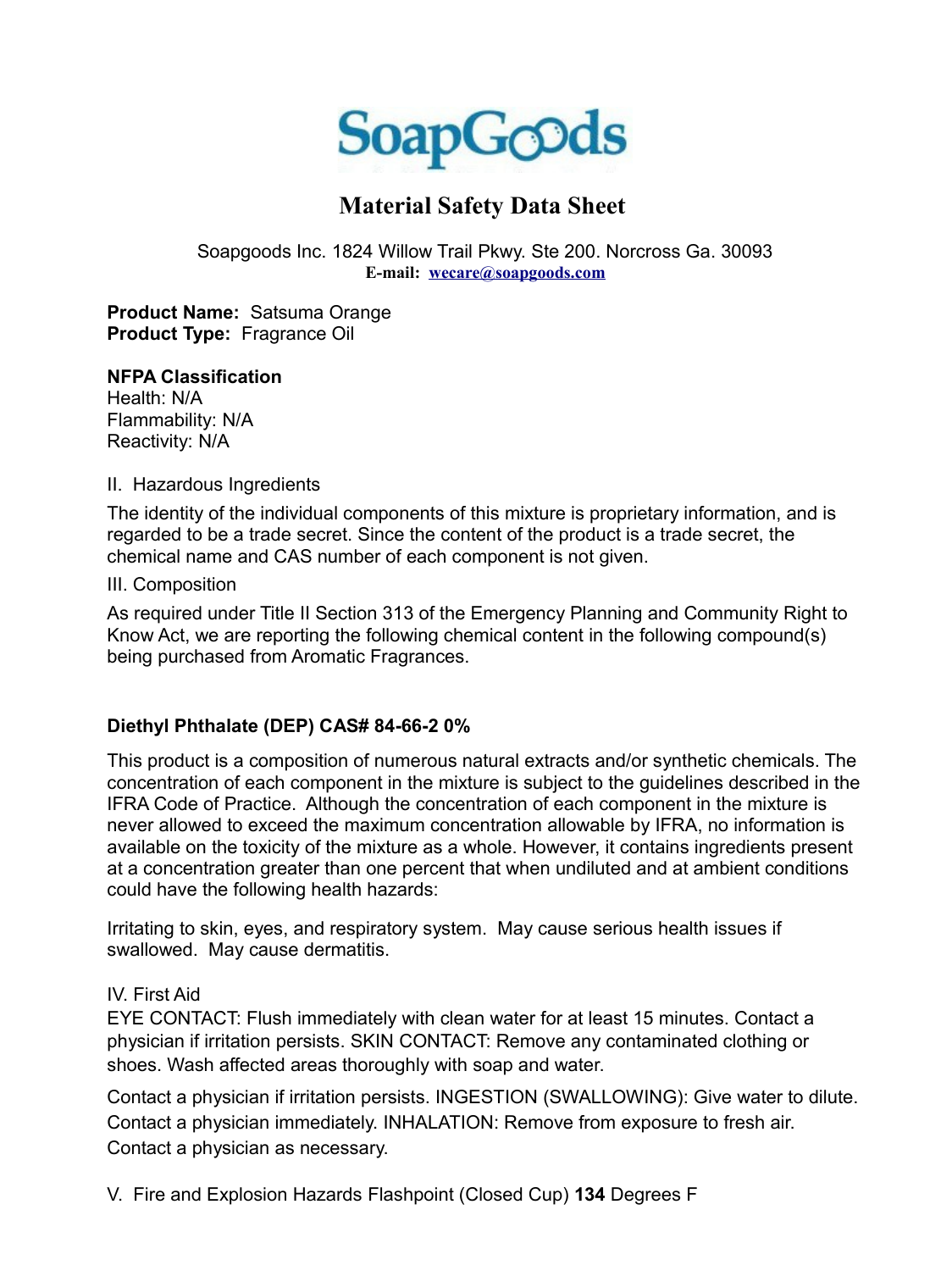Extinguishing Media: Carbon dioxide, foam, or dry chemical

Combustion Products: Carbon monoxide, carbon dioxide, and smoke

Unusual fire or explosion hazards: Closed containers may build pressure when exposed to heat or fire

VI. Accidental Release Measures

SPILLS CLEAN-UP: Eliminate all ignition sources. Absorb liquid spills on suitable absorbent material. Sweep up solids and dispose of in accordance with local, state, and federal regulations.

VII. Handling and Storage

STORAGE REQUIREMENTS: Store in a cool, dry, ventilated area away from heat sources. Keep containers tightly closed and upright when not in use.

VIII. Exposure Control and Protection Information

EYE PROTECTION: Splash resistant safety glasses. SKIN PROTECTION: The use of chemical resistant gloves is recommended. Contaminated clothing and shoes should be cleaned before re-using. Acceptable industrial hygiene practices should be maintained. RESPIRATORY: None generally required. VENTILATION: General ventilation is adequate. Use exhaust fan if necessary.

## **IX. Physical Data**

Specific Gravity**: 0.8780 to 0.8880** (H2O =1) Refractive Index: 1.4571 to 1.4671 Appearance: N/A Odor: Characteristic Vanillin: 0.00% Vapor Density (Air=1): greater than 1 Solubility in Water: Insoluble Stability and Reactivity: N/A

CHEMICAL STABILITY: Stable under normal circumstances INCOMPATIBILITY (MATERIALS TO AVOID): Avoid contact with acids, alkalis, or oxidizing agents REACTIVITY AND UNDER WHAT CONDITIONS: This product presents no significant reactivity hazard. It is stable and will not react with water nor is it pyrophoric. Hazardous polymerization will not occur. Avoid contact or contamination with strong acids, alkalis, or oxidizing agents.

XII. Ecological Information

Avoid contamination of ground, soil, and surface water

XI. Toxicology Information

There is no data for this product. The health hazards are accessed based on the materials in this preparation.

XIII. Disposal Considerations